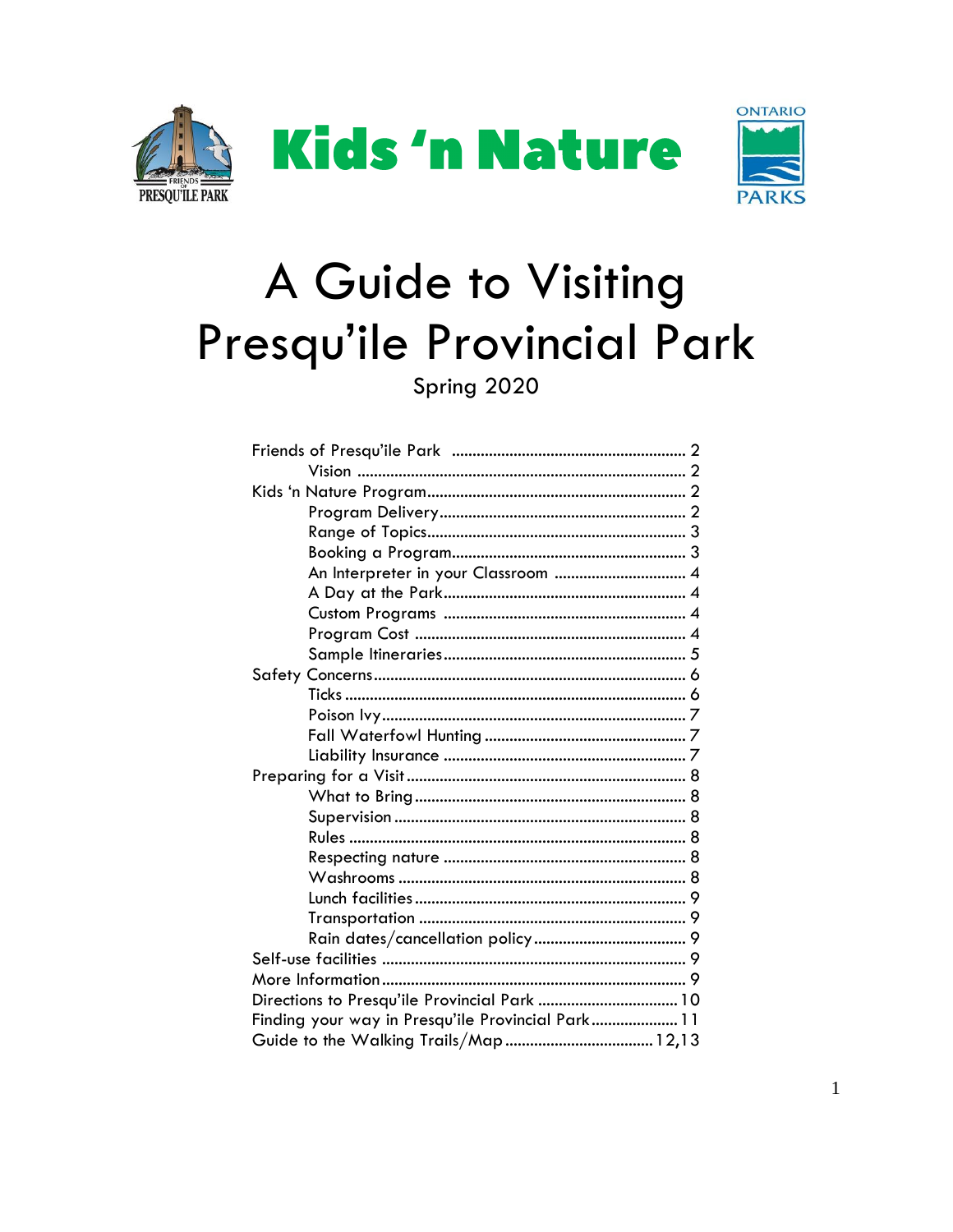### **Kids 'N Nature Program**

Kids 'n Nature is an exciting approach to educational programming that will encourage children to understand and care for our region's rich biodiversity – investigating how ecology works, why biodiversity is important, and why its preservation affects humans individually and collectively.

A key element to this program is problem-solving – a hands-on teaching approach to address the Ontario Science and Technology curriculum focused on Science, Technology, Society, and the Environment.

The Kids 'n Nature program has been developed and funded by The Friends of Presqu'ile Park, in cooperation with Presqu'ile Provincial Park. The program was launched in 2010, the United Nations' International Year of Biodiversity, and it coincided with the completion of the Marsh Boardwalk project. Our programming covers all five habitats that are found in Presqu'ile Provincial Park: the marsh, the forest, the dunes/tombolo/pannes, the meadowlands, and the lake/beach.

Using these habitats we explore: food chains, habitat health and interconnectedness, species and habitat sustainability, human benefit, and stewardship.

#### **PROGRAM DELIVERY**

The **Kids 'n Nature** program aims to create an understanding of biodiversity through a rich problem-based learning experience for students in Kindergarten through Grade 7 using two key elements.

First, an interpreter will visit the class during the in-school portion, to discover students' current knowledge and to introduce them to specific content with respect to biodiversity and Presqu'ile Park's habitats. Students will then be given a 'mission' to complete on their field trip to the Park.

Second, the in-park portion of the program lasts for approximately half a day.

Groups may choose to participate in the in-park **and/or** the in-school portion. Students will be provided with worksheets to help them with their mission during their visit to the Park.

The range of in-park programs will take place in the appropriate habitat chosen by the teacher. Each individual program is tailored to the specific expectations of grade-related Ontario Curriculum.

Through the authentic, problem-based learning experience, students will take away a connection to nature and an optimistic outlook on the relationship between humans and the environment.

Teachers may want to incorporate these into an assessment for their students. Pre-visit and postvisit activity sheets are also available for groups to use in their classroom.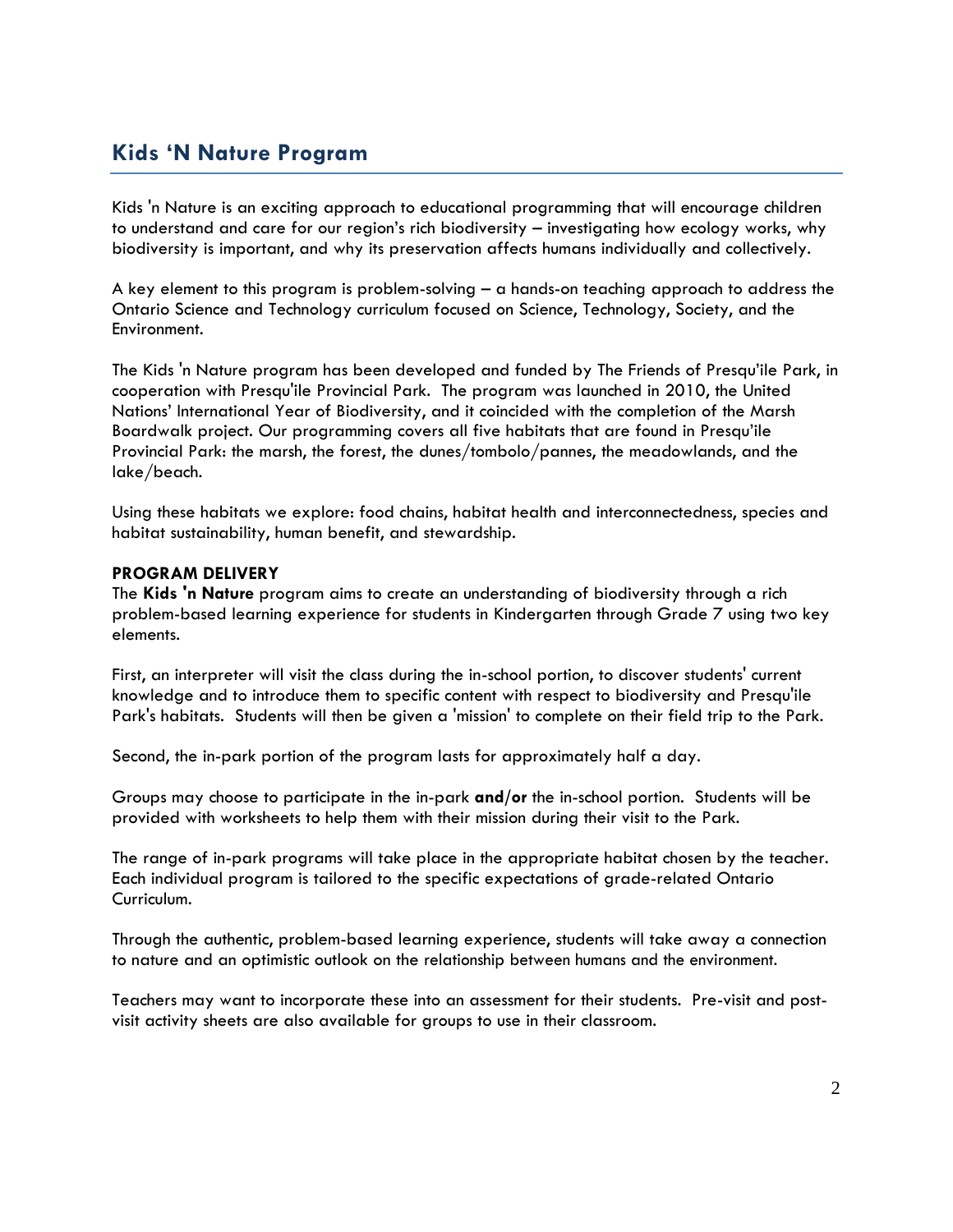### **RANGE OF PROGRAM TOPICS**

The **Kids 'n Nature** program concentrates on the biodiversity of Presqu'ile Park, using one of its five habitats as a teaching platform. Each visit will cover one of the following habitat study areas. Repeat visits can be accommodated to cover more than one habitat.

- the marsh (Marsh Boardwalk)
- the forest (Jobes' Woods Trail)
- the dunes/tombolo/pannes
- **The following is a list of grades and topic areas to choose from:**

### **Kindergarten: Caring for our Environment**

- o Students will identify how they can help plants and animals in the marsh. Pond study or scavenger hunt included.
- **Grade 1: Characteristics of Living Things**
	- $\circ$  Students will recognize the features of living things and how their habitat meets their needs. Pond study or scavenger hunt included.
- **Grade 2: Growth and Changes in Animals**
	- o By examining different features of a habitat and specific animal needs, this program will focus on the way humans affect the environment and benefit from an animal's existence. Pond study or scavenger hunt included.
- **Grade 3: Growth and Changes in Plants**
	- o Focusing on the many types of plants in a habitat, students will recognize the value of plant life as it provides not only food but shelter, nurseries, protection and clean water for animals. Pond study or scavenger hunt included.

### **Grade 4: Habitats and Communities**

- o Students will evaluate the connections between various species in a habitat and identify what makes a habitat healthy. Involves small group work. Pond study or scavenger hunt included.
- **Grade 6: Biodiversity**
	- o Living things each have distinctive needs in order to survive. Students will explore what happens when these needs are no longer met and how this occurs. Pond study or scavenger hunt included.

### **Grade 7: Interactions in the Environment**

 $\circ$  In small groups, students will determine what a specific species requires for survival and how it is affected by other species, including humans. Pond study or scavenger hunt included.

- the meadowlands
- the lake/beach habitats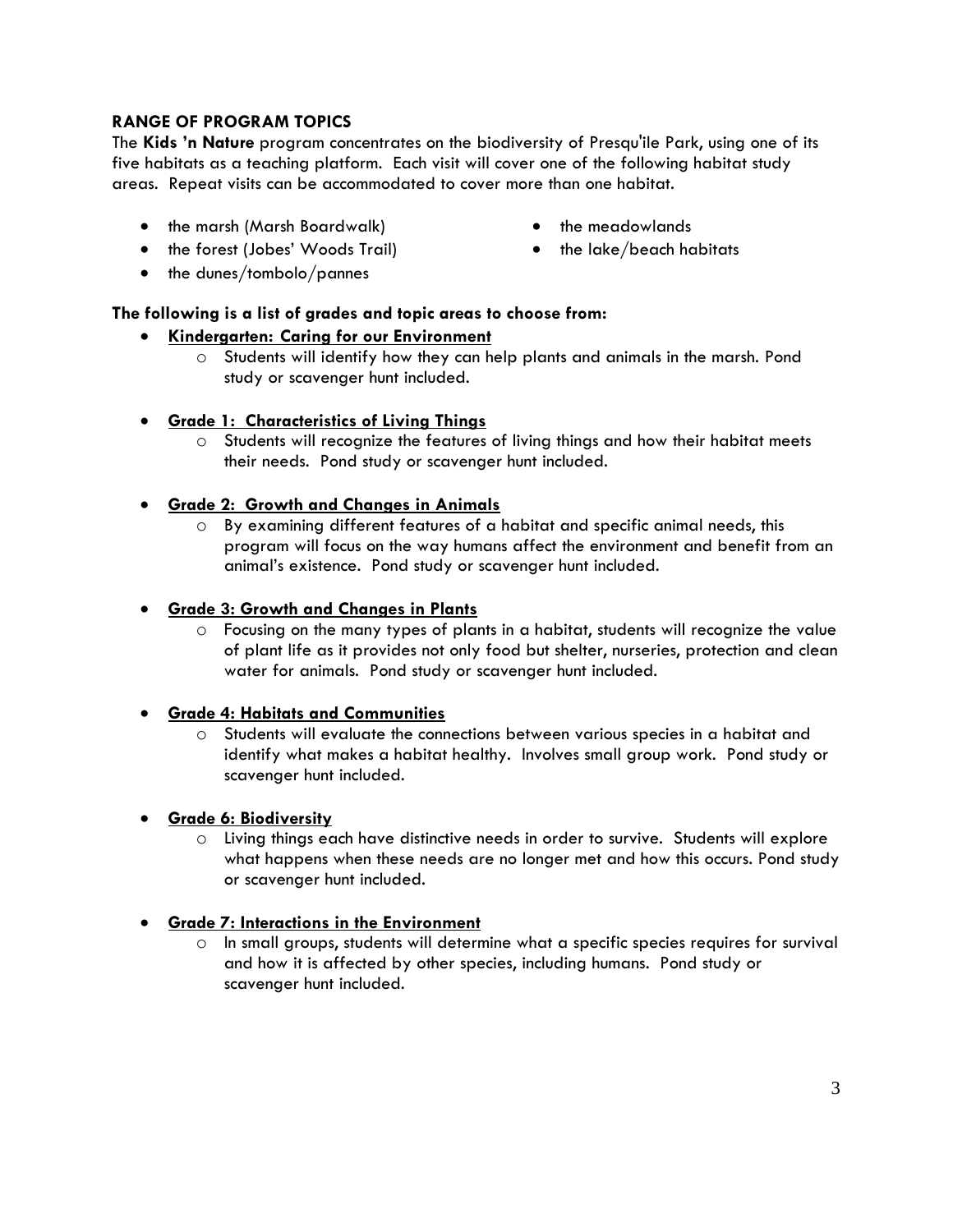### **AN INTERPRETER IN YOUR CLASSROOM**

Prior to visiting the park, our interpreter can come to your classroom to prime students for their field trip. The interactive activities provided can be schedule for 30 to 60 minutes. Teachers who choose the in-class portion in addition to their in-park visit report a greater depth of experience by their students.

#### **A DAY AT THE PARK**

A single class visiting the park can choose to experience a program with our interpreter in the morning or afternoon. Please allow 2 hours for a program. If the group would like to spend the entire day at the park, students can enjoy their lunch in the park before or after the program and participate in a self-guided activity. Please advise the interpreter when booking your trip if you need assistance in preparing a self-guided activity.

Schools sending multiple classes to the park on the same day should arrange for one class to experience a program in the morning while the other participates in a self-guided activity. Classes can then switch in the afternoon. We cannot guarantee the availability of an extra interpreter to accommodate both classes at the same time, especially on the same trail.

**We strongly recommend that you ensure your bus will stay in the park during your visit, as trails, washrooms and picnic areas are very far apart.**

#### **CUSTOM PROGRAMS**

If you are unable to visit the park, or you would like a program designed to meet your specific requirements, please contact us. We will attempt to accommodate your request and classroom visits can be arranged.

#### **PROGRAM COST**

Participating groups are responsible for funding and providing their own transportation. When arriving at the Main Gate, group leaders are responsible for ensuring they **pay the Park admission fee** (by cash, debit, cheque or credit) and display their vehicle permit, as failing to display a valid permit inside the park may result in fines. There is no cost for the program itself the Friends of Presqu'ile cover the interpreter's salary. Donations to the Friends of Presqu'ile are always welcome to help us fund this service.

We believe that getting kids into nature is the only way to create a lasting educational experience. Whether they visit our Nature Centre, or hike our marsh boardwalk, having the opportunity to experience nature first hand is the key to instilling a sense of value for our natural environment in our kids.

The Friends of Presqu'ile Park have invested over \$170,000 in the Kids 'n Nature Program over the last ten years. It is funded through efforts such as weekly barbecues and the Christmas at Presqu'ile art and craft show. From time to time, we also receive grants from community groups to help us meet our program objectives.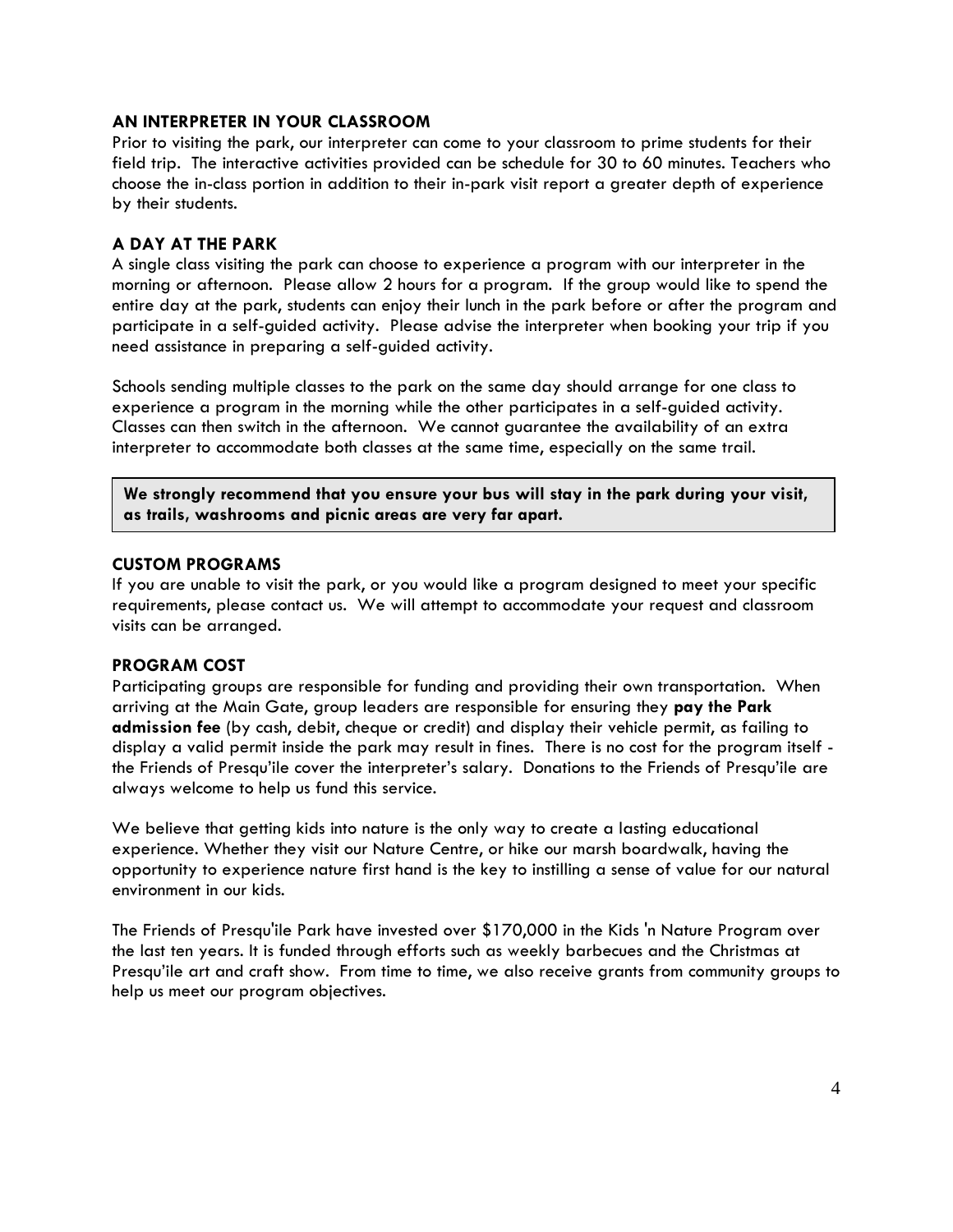### **HOW TO BOOK A PROGRAM**

- 1) Familiarize yourself with the programs we offer by reading the information above.
- 2) Consider your desired program type, topic and location.
	- a. In-class programs are 30 to 60 minutes in length and are scheduled prior to an inpark program
	- b. In-park programs are around 1.5 hours in length, making up a half day. Please choose a location as well as topic from our list.
- 3) 3) Check our available dates on the calendar at the top of our web page:

<https://www.friendsofpresquile.on.ca/free-school-group-program.php>.

- 4) To reserve a date:
	- a. Click on an available morning (sometime between 8:30am and 12pm) or afternoon (sometime between 12 and 4) time slot. We can only accommodate 1 class during 1 time slot for an in-park program. We can accommodate 2 classes during 1 time slot for an in-class program.
	- b. Fill in the registration form that pops up. This must be done individually for each in-class and/or in-park program.
	- c. For evening or weekend requests, please make a special request via email: kidsn.nature@friendsofpresquile.on.ca
- 5) What to expect
	- a. An initial email will be sent to you via the website to let you know your request was received. Booking is handled on a weekly basis by a volunteer before our staff starts in early May. At least two weeks before your visit, our staff will contact you to develop an itinerary and ensure it works for you.
	- b. Our programs run rain or shine. We do not offer rain dates. If you must cancel your program, please do so via email or phone as soon as possible to allow other groups to participate. Groups that do not provide sufficient notice or do not show up will not be allowed to participate in the future.

### **Kids 'n Nature Interpreter, Friends of Presqu'ile Park**

E-mail: kidsn.nature@friendsofpresquile.on.ca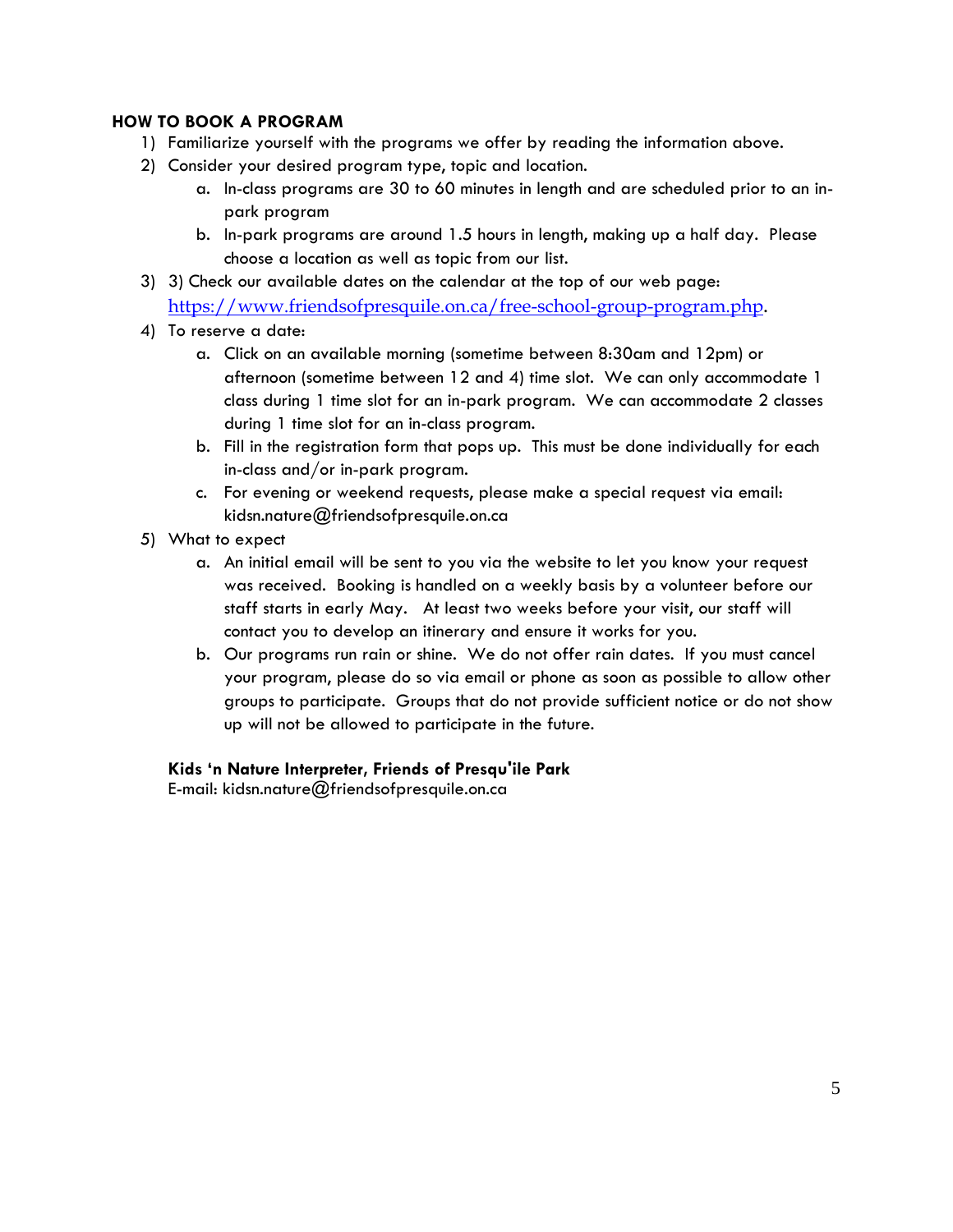### **Sample Itineraries**

Below are examples of the timing of a visit. You are welcome to arrive/depart whenever is convenient for you.

### **IN-PARK VISIT: One class, half-day**

| $9:00$ am  | Group arrives at the Main Gate and the bus receives a complimentary parking pass     |
|------------|--------------------------------------------------------------------------------------|
|            | from the Gate Attendant (or from Interpreter at the Marsh Boardwalk.)                |
| $9:05$ am  | Bus stops at the comfort station for a washroom break.                               |
| $9:20$ am  | Bus brings group to Marsh Boardwalk parking lot.                                     |
|            | Teacher checks in with Interpreter. Group assembles where instructed. Bus waits for  |
|            | group or leaves after confirming pick up time with teacher/interpreter.              |
| $9:30$ am  | Interpreter provides an introduction, group stops for a snack at first lookout, then |
|            | walks around Marsh Boardwalk, completes pond study and interactive activity          |
| 11:00am    | Group returns to parking lot and waits for the bus.                                  |
| $11:15$ am | Bus transports group to comfort station for washroom break                           |
| 11:30am    | Bus returns group to school.                                                         |

### **IN-PARK VISIT: Two classes, whole day**

*(It takes some logistical planning and good communication with your bus driver, but it can be done!)*

| $9:00$ am           | Group arrives at the Main Gate and the bus receives a complimentary parking pass        |
|---------------------|-----------------------------------------------------------------------------------------|
|                     |                                                                                         |
|                     | from the Gate Attendant (or from Interpreter at the Marsh Boardwalk.)                   |
| $9:05$ am           | Bus stops at the comfort station for a washroom break.                                  |
| $9:20$ am           | Bus brings group to Marsh Boardwalk parking lot.                                        |
|                     | Teacher checks in with Interpreter. Group exits bus and has a snack.                    |
| $9:30$ am           | Bus driver confirms pick up time with teacher/interpreter. Bus transports Class 2 to    |
|                     | Jobes' Woods Trail. Class 2 arrives at Jobes' Woods Trail and proceeds with self-       |
|                     | guided walk. Bus remains there until Class 2 is finished.                               |
|                     | Class 1 assembles where instructed. Interpreter provides Class 1 with an introduction   |
|                     | and proceeds with planned activities (walk around Marsh Boardwalk, with pond study      |
|                     | and interactive activity).                                                              |
| $10:30$ am          | Class 2 boards the bus and bus drives to Marsh Boardwalk to pick up Class 1.            |
| 11:00am             | Class 1 returns to parking lot and waits for the bus.                                   |
| $11:15$ am          | Bus transports Classes 1 & 2 to Day Use area for lunch, washroom break and games.       |
| $12:15$ pm          | Bus transports Class 1 to Jobes' Woods Trail for self-guided walk. Bus then transports  |
|                     | Class 2 to Marsh Boardwalk.                                                             |
| 12:30 <sub>pm</sub> | Interpreter provides Class 2 with an introduction and proceeds with planned activities. |
|                     | (walk around Marsh Boardwalk, with pond study and interactive activity).                |
| 1:00 <sub>pm</sub>  | Bus leaves Marsh Boardwalk to pick up Class 1 at Jobes' Woods Trail.                    |
| $1:45$ pm           | Bus leaves Jobes' Woods Trail to pick up Class 2 at the Marsh Boardwalk.                |
| 2:00 <sub>pm</sub>  | Class 2 returns to parking lot and waits for the bus.                                   |
| $2:15$ pm           | Bus picks up Class 2 and transports group to comfort station for washroom break         |
| 2:30 <sub>pm</sub>  | Bus returns group to school.                                                            |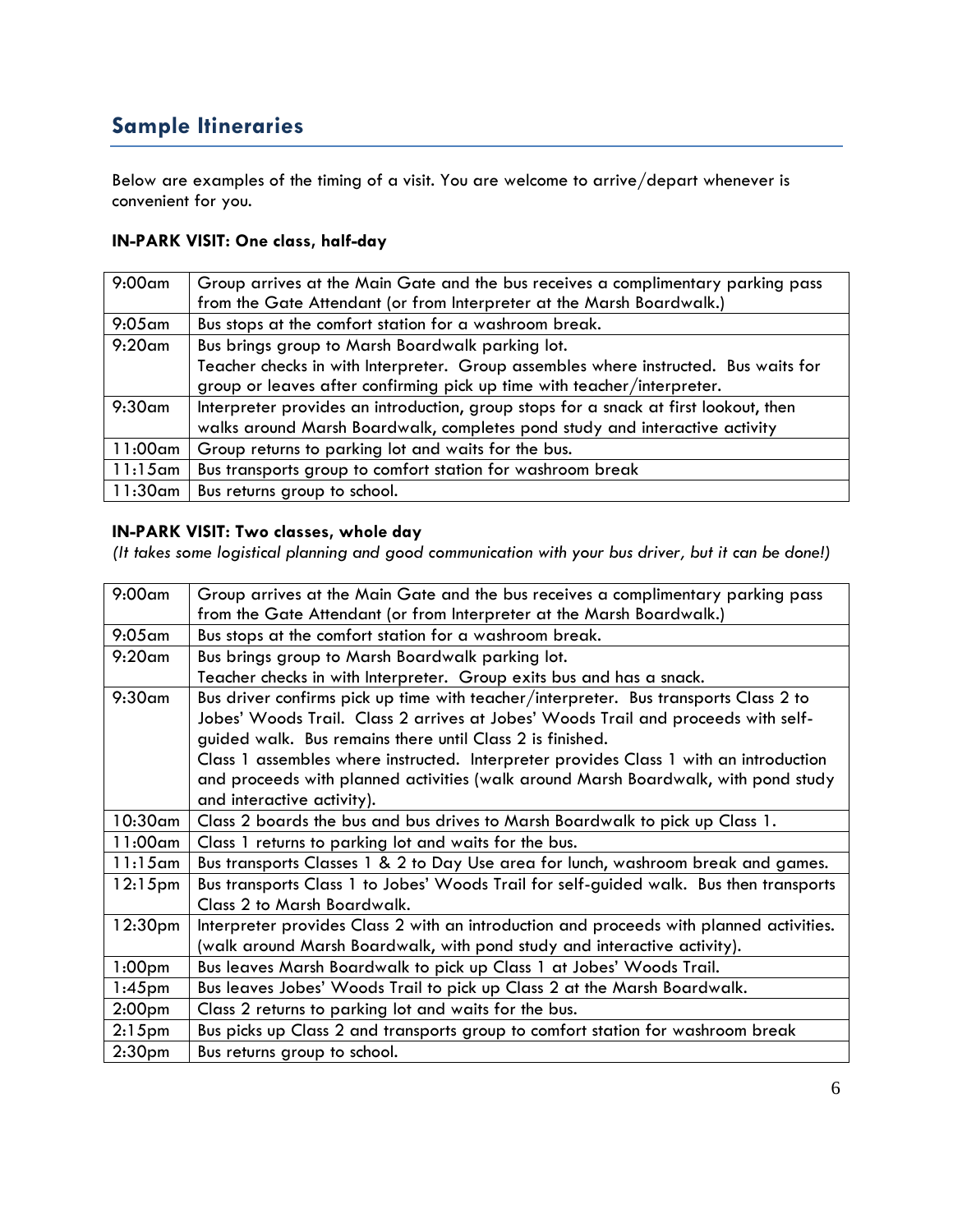### **Safety Concerns**

Principals and teachers sometimes have questions about the following safety concerns, so we have provided you with the following to keep you and your group informed. Our staff will encourage all visitors to stay on the trails, point out hazards along the trails and avoid walking visitors through areas with long grasses and Poison Ivy.

### **TICKS**

Ticks are members of the spider family that feed on blood from living bodies. They are found in long grasses, brush or leaves where animals live. Ticks travel by crawling or hitchhiking on animals – they do not fly or jump.

There are many different species of ticks and not all of them carry the bacteria for Lyme disease. The most common tick you may encounter is the American Dog Tick, which does NOT carry the bacteria. The only tick that carries the disease in Ontario is the Black-legged (or **Black-legged Tick** Deer) Tick.



### **Tick Bite Prevention**

When you are out in tick habitat, you can better protect yourself by taking a few precautions:

- Wear long sleeves and tuck your pants into your socks
- Wear light-coloured clothing so you can detect ticks before they attach
- Use insect repellant containing "DEET" use manufacturer's instructions

After you have been in tick habitat, you should:

- Conduct a tick check. Look on your clothes and body. Pay close attention to your scalp, behind the ears, neck, arm pits, navel, groin and behind the ears.
- Check your clothing for ticks after exposure to possible tick areas
	- o If you discover a tick remove it and bag it. Place clothes in hot dryer for 1hour
- Shower within 2 hours of being in risk areas

### **Tick Removal**

If you find a tick, follow these steps:

- Use fine point tweezers
- Grasp the tick as close to your skin as possible
- Gently pull straight out
- Disinfect the bite area
- See a medical professional as soon as possible to seek advice for treatment
- Watch for symptoms (fever, headaches, stiff neck, jaw pain, sore muscles, bulls-eye rash) and seek medical attention if you feel unwell or if you cannot safely remove the tick

Do not:

- **•** Grasp tick around bloated belly
- Use a match, heat, Vaseline, essential oils or chemicals
- Twist when pulling out the tick

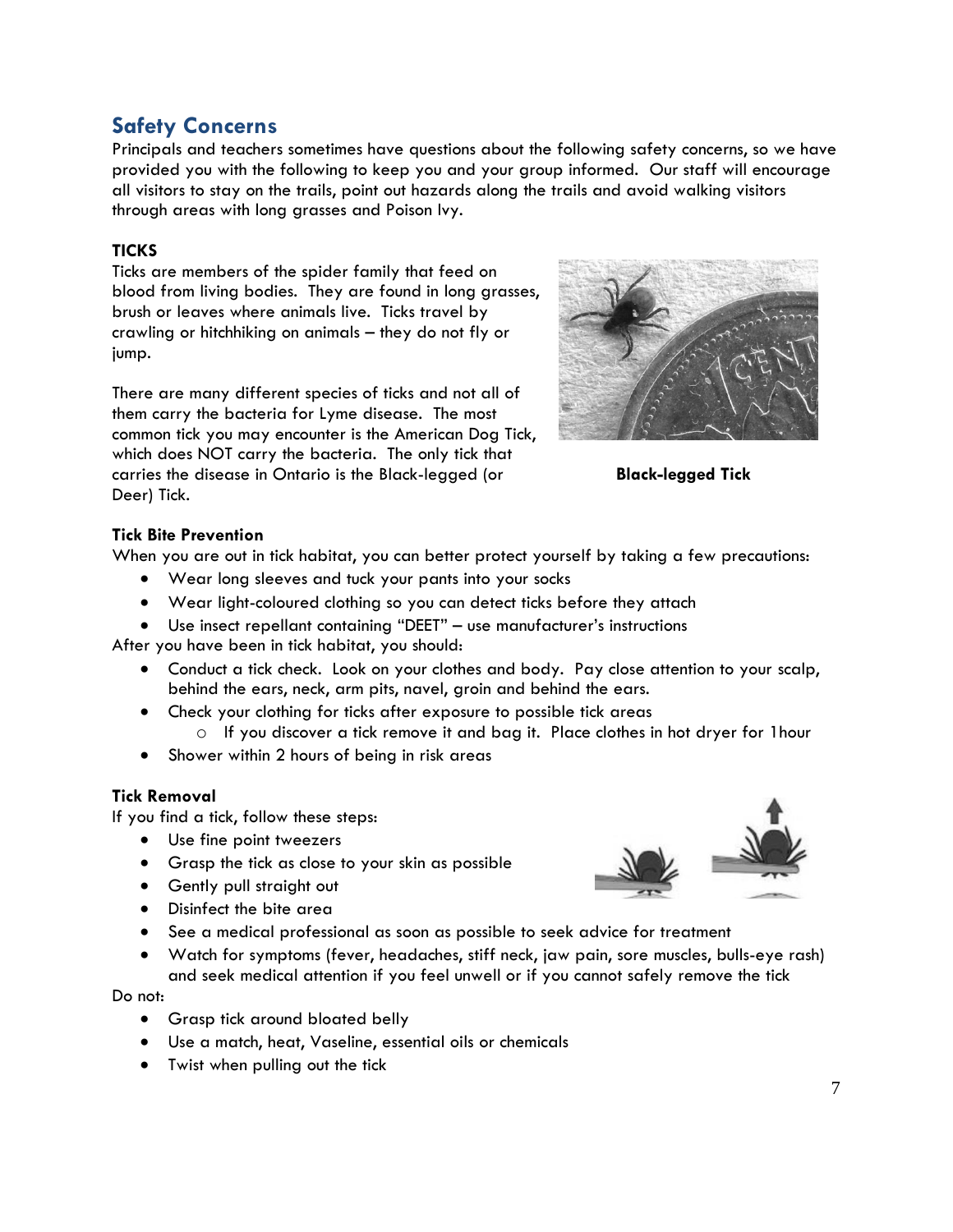Following these simple suggestions you can have a safe and enjoyable time exploring Presqu'ile. For more information, please consult the following website: [www.ontario.ca/page/lyme-disease](http://www.ontario.ca/page/lyme-disease)

### **POISON IVY**

Poison Ivy is a natural part of the ecosystem at Presqu'ile, providing food for animals and stabilizing soil in open areas. It typically grows along the edges of trails and for that reason we urge visitors to stay on the trails.

Learning to recognize Poison Ivy can save you from a lot of discomfort. Each leaf has three leaflets, the centre one with a longer stalk. It tends to have shiny, droopy looking leaves and can be a small plant or a vine. Leaves can be reddish in colour in spring and fall. It doesn't always have berries, but when it does they are cream-coloured, waxy looking and in dense clusters along the stem. All parts of the plant contain oil that if it comes in contact with skin can result in a very itchy rash. This oil can be transmitted to you from shoes and clothing.



If you think you have come in contact with Poison Ivy:

- Wash the infected area with soapy cold water. Do this as soon as possible to prevent the oils from soaking in the skin any farther than they may have already.
- Do not rub/scratch the skin or infected area too hard. This can cause secondary infection.
- You can use a towel with ice cubes wrapped in it on the area. The coolness will help reduce the pain and itching. Then let the area air dry.
- Use calamine lotion to reduce itching and redness.

For more information, please consult the following website: <http://www.omafra.gov.on.ca/english/crops/facts/99-015.htm>

### **FALL WATERFOWL HUNT**

Controlled waterfowl hunting occurs at Presqu'ile from late September to mid December on Mondays, Wednesdays, Fridays and Saturdays. Hunting occurs in specified areas along the marsh and High Bluff and Gull Islands. Hunters must stay in their hunting blinds. The park is still open to visitors on these days and school groups stay well away from hunting activities. If this is an issue for your school, please schedule your visit for a Tuesday or Thursday. In-class visits from our interpreter can be made on hunt days.

### **INSURANCE COVERAGE**

Please contact us if you require proof of the Friends of Presqu'ile's liability insurance.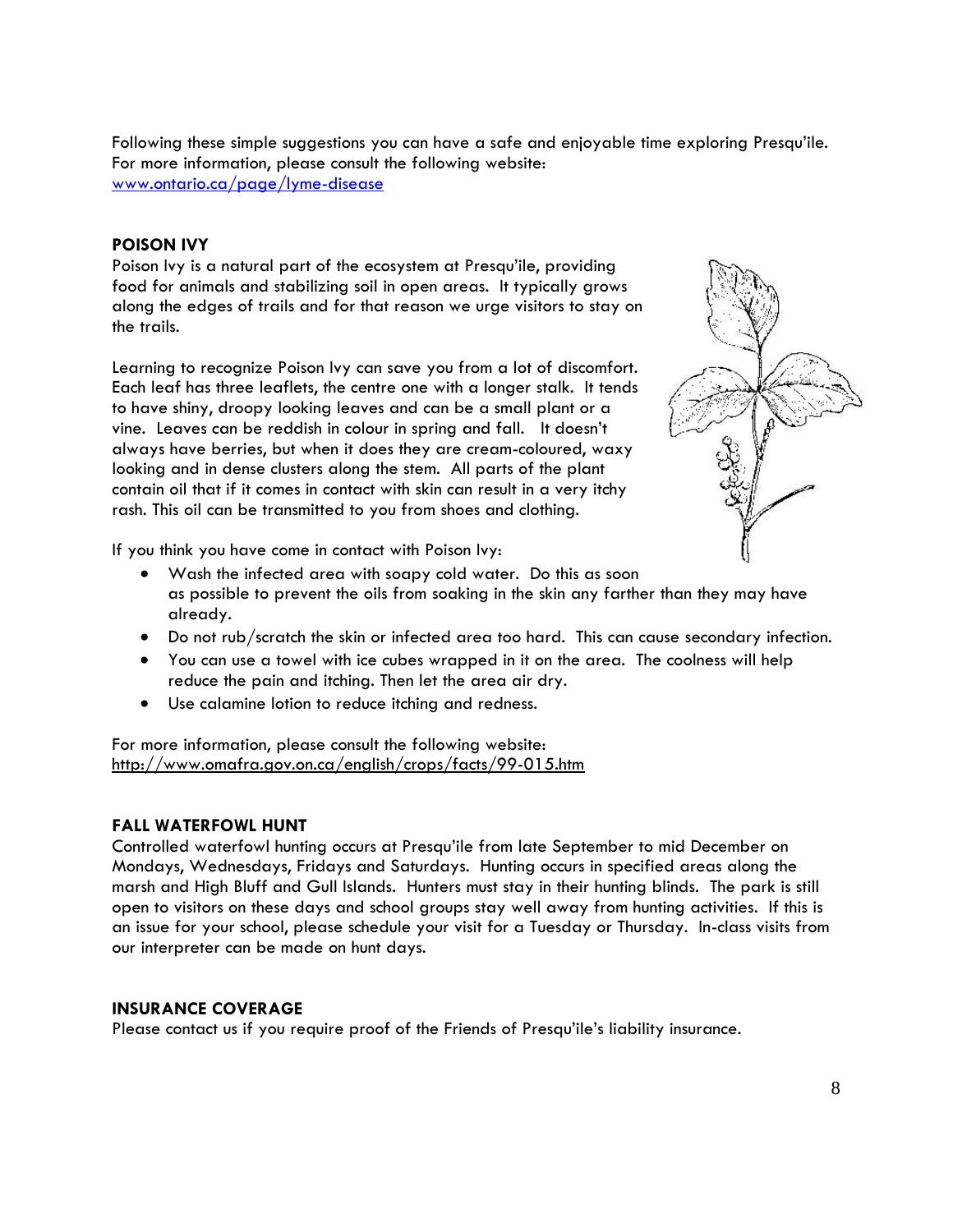### **Preparing for Your Visit**

### **WHAT TO BRING**

Please advise students and volunteers to come prepared with clothing and footwear suitable for outdoor activity. Inevitably, there is at least one student per trip who will wear their indoor shoes and walk right into water or mud! Below are some suggestions:

- Rubber boots to protect feet from water and mud on trails
- Extra socks in case water and/or mud is encountered
- Long pants and long-sleeved shirt to protect against insects and sharp vegetation
- Windproof outer jacket or rainwear
- Hat to protect against the sun, rain and insects
- Sunscreen (apply at home)

### **SUPERVISION**

Teachers and volunteers are expected to supervise all members of their group and enforce rules during the park visit.

### **RULES**

While at the park, students, teachers and parents are requested to:

- Stay on the trails avoid walking through long grass
- Not remove any natural objects from the park e.g. rocks, fossils, plant parts, wildlife
- Not pick any plants
- Not disturb the wildlife
- Not litter put recycling and garbage in appropriate containers
- Respect other park users
- Refrain from smoking during program

### **RESPECTING NATURE**

At Presqu'ile, we show respect for the natural world by not picking plants, not stepping on animals, handling live specimens gently and returning them to where they were found and being quiet around animals. Visitors that cannot show respect for nature will be asked to sit out of activities.

### **WASHROOMS**

**There are NO permanent washrooms or hand washing facilities located at the Marsh Boardwalk or Jobes' Woods Trail.** You may want to schedule a stop at a comfort station before or after you arrive at the trail. Check when booking your trip which comfort stations are open or whether there is a portable washroom currently on site.

Between fall and spring, running water is shut off to the comfort stations, so they may not be available for your use. Please remember to respect the campers in the park by using the comfort stations in an orderly manner.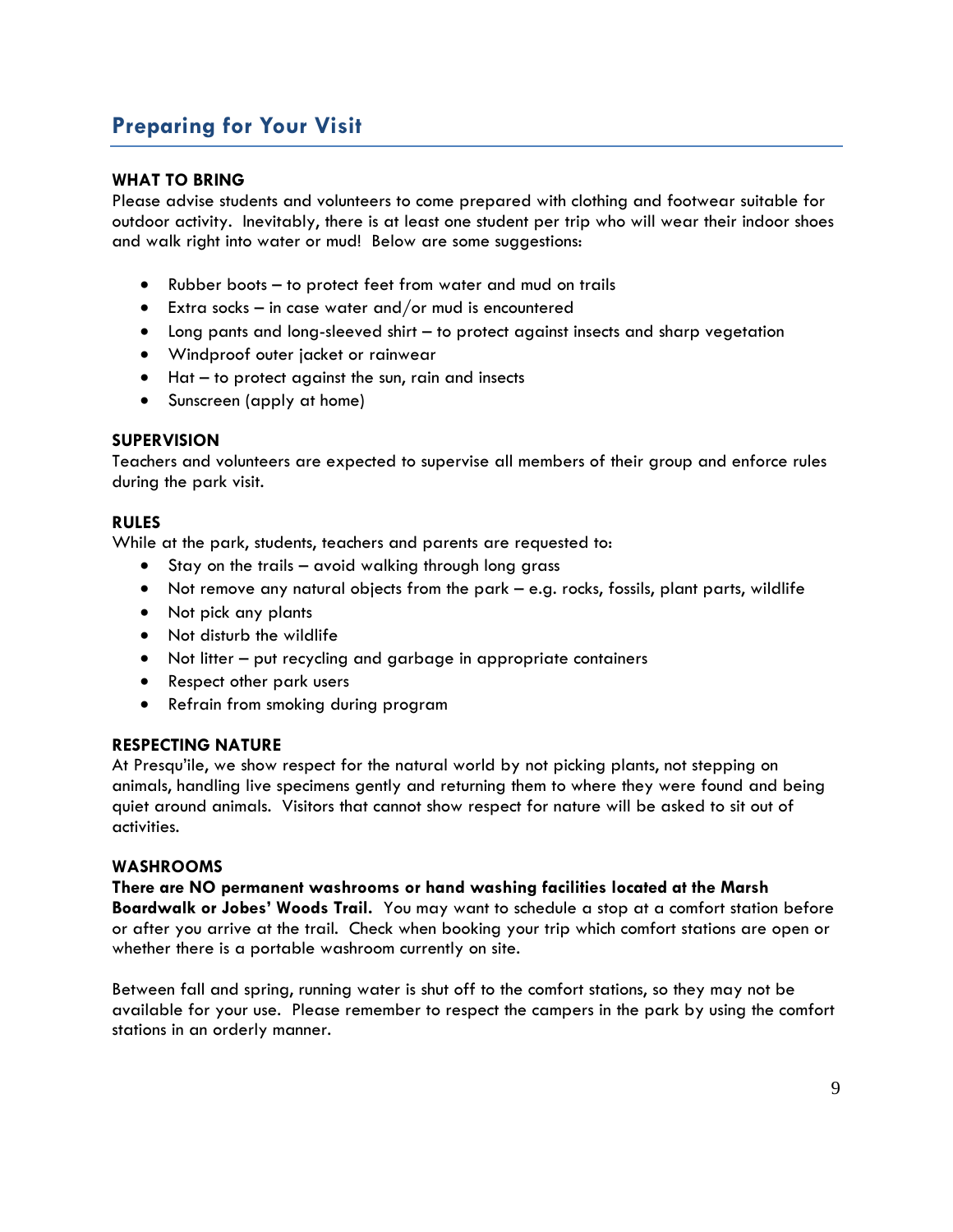### **LUNCH FACILITIES**

The Marsh Boardwalk has space at the first lookout tower for snack time before you start your hike.

If you wish to spend lunch time in the park, there are a few locations you might consider using:

- In the campgrounds, there is the Amphitheatre, which has a covered area with benches and is located very close to the Maples comfort station.
- In the two Day Use areas along the south shore of the park there are scattered picnic tables and vault toilets. There is lots of space for students to run around in.
- In Day Use 2, there is a picnic shelter. We can reserve it for you, provided no other group has reserved it first. It is also available on a first come, first served basis. Vault toilets are located nearby.
- There are limited picnic tables outside the Park Store. The store is typically not open during spring and fall.

### **TRANSPORTATION**

**\*Please plan for your bus/vehicles to remain in the park during your entire visit. Distances between program/washroom/lunch facilities are too far for walking.**

Directions and maps to the park as well as within the park are available – **please make a copy of these yourself and your bus driver.**

### **RAIN DATES/CANCELLATION POLICY**

When booking your trip to Presqu'ile, ask whether we have availability for rain dates. Typically there is no room for rain dates in June, when we have a lot of bookings. We are prepared for your group's visit rain or shine, unless there is lightning. If you wish to cancel due to rain, please advise us immediately.

### **Self-Use Facilities**

While on their own time, groups are welcome to utilize the self-use facilities in the park, including:

Walking Trails – ask for a digital copy of the map

- Marsh Boardwalk interpretive signs are posted along the trail
- Jobes' Woods Trail ask for a digital copy of the trail guide
- Owen Point Trail ask for a digital copy of the trail guide
- Pioneer and Newcastle Trails

Beach – please be advised there are no lifeguards on duty

Day Use – open areas, perfect for group games, with picnic tables and vault toilets

### **More Information**

For more information on Presqu'ile Provincial Park and the Friends of Presqu'ile Park, check out the following resources:

[www.friendsofpresquile.on.ca](http://www.friendsofpresquile.on.ca/) [www.ontarioparks.com/english/pres.html](http://www.ontarioparks.com/english/pres.html)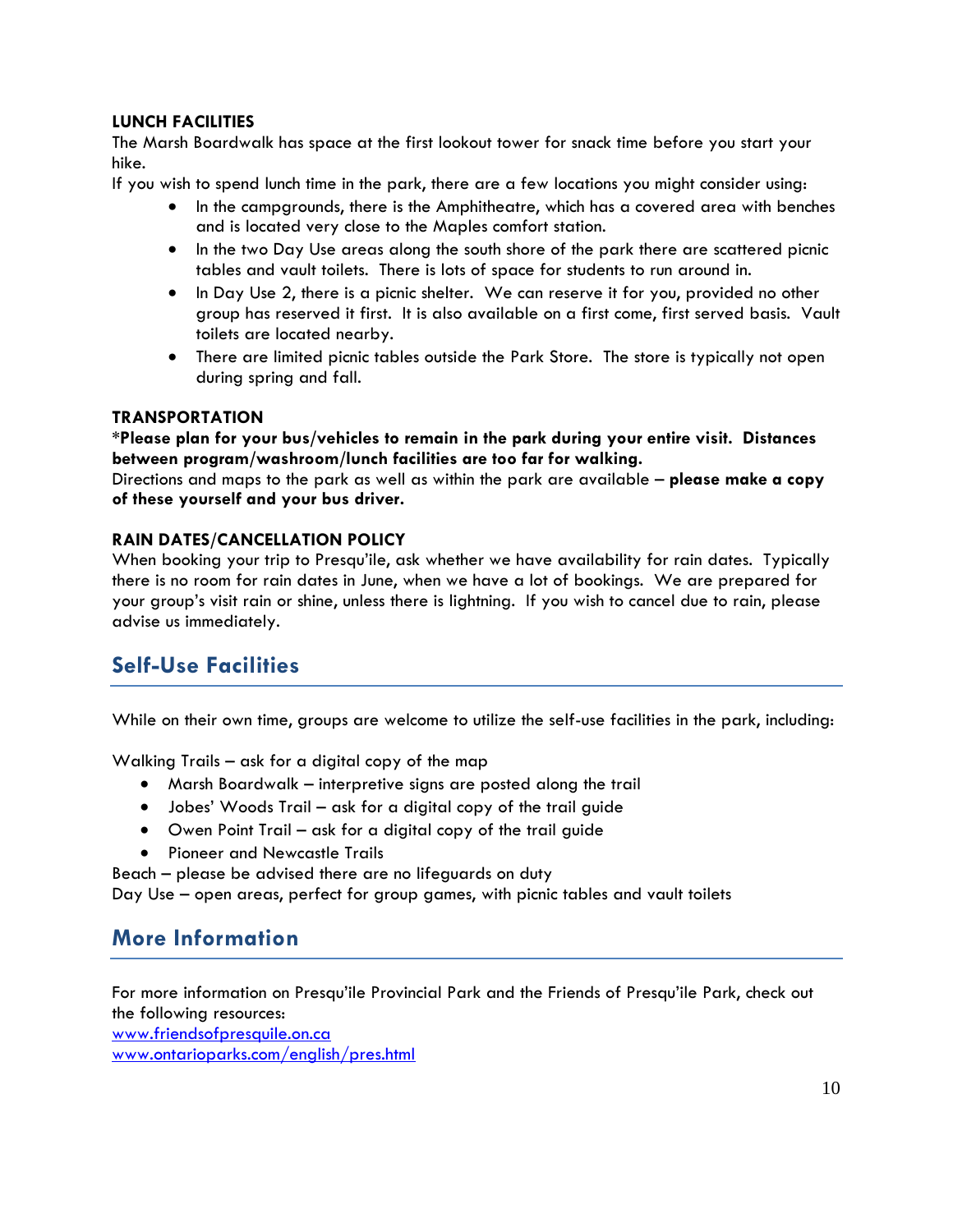## **Directions to Presqu'ile Provincial Park**

**328 Presqu'ile Parkway, Brighton, ON K0K 1H0**

### **From Eastbound or Westbound Highway 401:**

- 1. Take Exit 509 Northumberland County Road 30 to Brighton/Campbellford
- 2. Turn south on Northumberland County Road 30 and follow for 8 km to Brighton
- 3. Turn west at stoplight onto Main Street (Highway 2) and follow for 1 km
- 4. Turn south at Ontario Street (look for the blue Ontario Parks sign) and follow for 4 km. Follow the road as it curves west and then south.
- 5. You will then enter the gates for Presqu'ile Provincial Park and soon arrive at a stop sign by the main gatehouse.

### **From Eastbound Highway 2:**

- 1. In Brighton, turn south at Ontario Street (look for the blue Ontario Parks sign) and follow for 4 km. Follow the road as it curves west and then south.
- 2. You will then enter the gates for Presqu'ile Provincial Park and soon arrive at a stop sign by the main gatehouse.

### **From Westbound Highway 2:**

- 1. In Brighton, turn south at the stoplight onto Prince Edward Street and follow past the railroad tracks.
- 2. Turn west on Butler Street (look for the blue Ontario Parks sign).
- 3. After the first stop sign, continue west.
- 4. At the second stop sign, turn south onto Ontario Street. Follow the road as it curves west and then south.
- 5. You will then enter the gates for Presqu'ile Provincial Park and soon arrive at a stop sign by the main gatehouse.



11